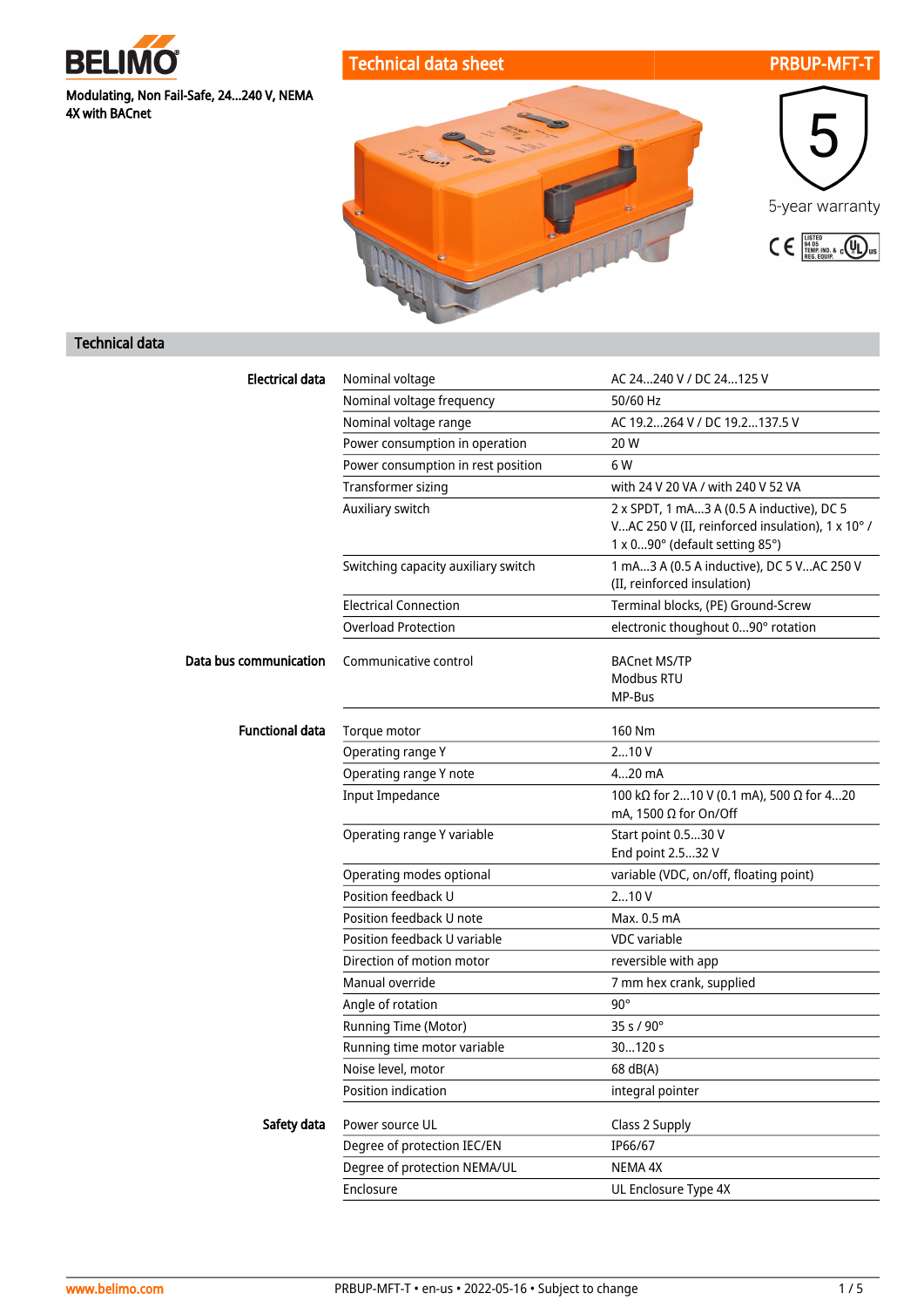

Technical data sheet **PRBUP-MFT-T** 

| Safety data      | Agency Listing          | cULus acc. to UL60730-1A/-2-14, CAN/CSA<br>E60730-1:02, CE acc. to 2014/30/EU and<br>2014/35/EU |
|------------------|-------------------------|-------------------------------------------------------------------------------------------------|
|                  | <b>Quality Standard</b> | ISO 9001                                                                                        |
|                  | Ambient temperature     | $-22122^{\circ}$ F [-3050 $^{\circ}$ C]                                                         |
|                  | Storage temperature     | -40176°F [-4080°C]                                                                              |
|                  | Ambient humidity        | Max. 100% RH                                                                                    |
|                  | Servicing               | maintenance-free                                                                                |
| Weight           | Weight                  | 13 lb [5.9 kg]                                                                                  |
| <b>Materials</b> | Housing material        | Die cast aluminium and plastic casing                                                           |

## Product features

| Application      | PR Series valve actuators are designed with an integrated linkage and visual position indicators.<br>For outdoor applications, the installed valve must be mounted with the actuator at or above<br>horizontal. For indoor applications the actuator can be in any location including directly under<br>the valve.                                                                                                                                                                                                                                                                                                                                     |
|------------------|--------------------------------------------------------------------------------------------------------------------------------------------------------------------------------------------------------------------------------------------------------------------------------------------------------------------------------------------------------------------------------------------------------------------------------------------------------------------------------------------------------------------------------------------------------------------------------------------------------------------------------------------------------|
| <b>Operation</b> | The PR series actuator provides 90° of rotation and a visual indicator shows the position of the<br>valve. The PR Series actuator uses a low power consumption brushless DC motor and is<br>electronically protected against overload. A universal power supply is furnished to connect<br>supply voltage in the range of AC 24240 V and DC 24125 V. Included is a smart heater with<br>thermostat to eliminate condensation. Two auxiliary switches are provided; one set at 10° open<br>and the other is field adjustable. Running time is field adjustable from 30120 seconds by using<br>the Near Field Communication (NFC) app and a smart phone. |
|                  | †Use 60°C/75°C copper wire size range 1228 AWG, stranded or solid. Use flexible metal<br>conduit. Push the listed conduit fitting device over the actuator's cable to butt against the<br>enclosure. Screw in conduit connector. Jacket the actuators input wiring with listed flexible<br>conduit. Properly terminate the conduit in a suitable junction box. Rated impulse Voltage 4000                                                                                                                                                                                                                                                              |

Accessories

| Gateways                      | Description                                                                                                                                 | <b>Type</b>      |
|-------------------------------|---------------------------------------------------------------------------------------------------------------------------------------------|------------------|
|                               | Gateway MP to BACnet MS/TP                                                                                                                  | UK24BAC          |
|                               | Gateway MP to Modbus RTU                                                                                                                    | UK24MOD          |
|                               | Gateway MP to LonWorks                                                                                                                      | UK24LON          |
| Electrical accessories        | Description                                                                                                                                 | <b>Type</b>      |
|                               | Service Tool, with ZIP-USB function, for programmable and<br>communicative Belimo actuators, VAV controller and HVAC performance<br>devices | ZTH US           |
| <b>Mechanical accessories</b> | Description                                                                                                                                 | <b>Type</b>      |
|                               | Hand crank for PR, PKR, PM                                                                                                                  | <b>ZG-HND PR</b> |
| Service tools                 | <b>Description</b>                                                                                                                          | <b>Type</b>      |
|                               | Connection cable 10 ft [3 m], A: RJ11 6/4 ZTH EU, B: 3-pin Weidmüller and<br>supply connection                                              | ZK4-GEN          |
|                               | Service Tool, with ZIP-USB function, for programmable and<br>communicative Belimo actuators, VAV controller and HVAC performance<br>devices | ZTH US           |

V. Type of action 1. Control pollution degree 3.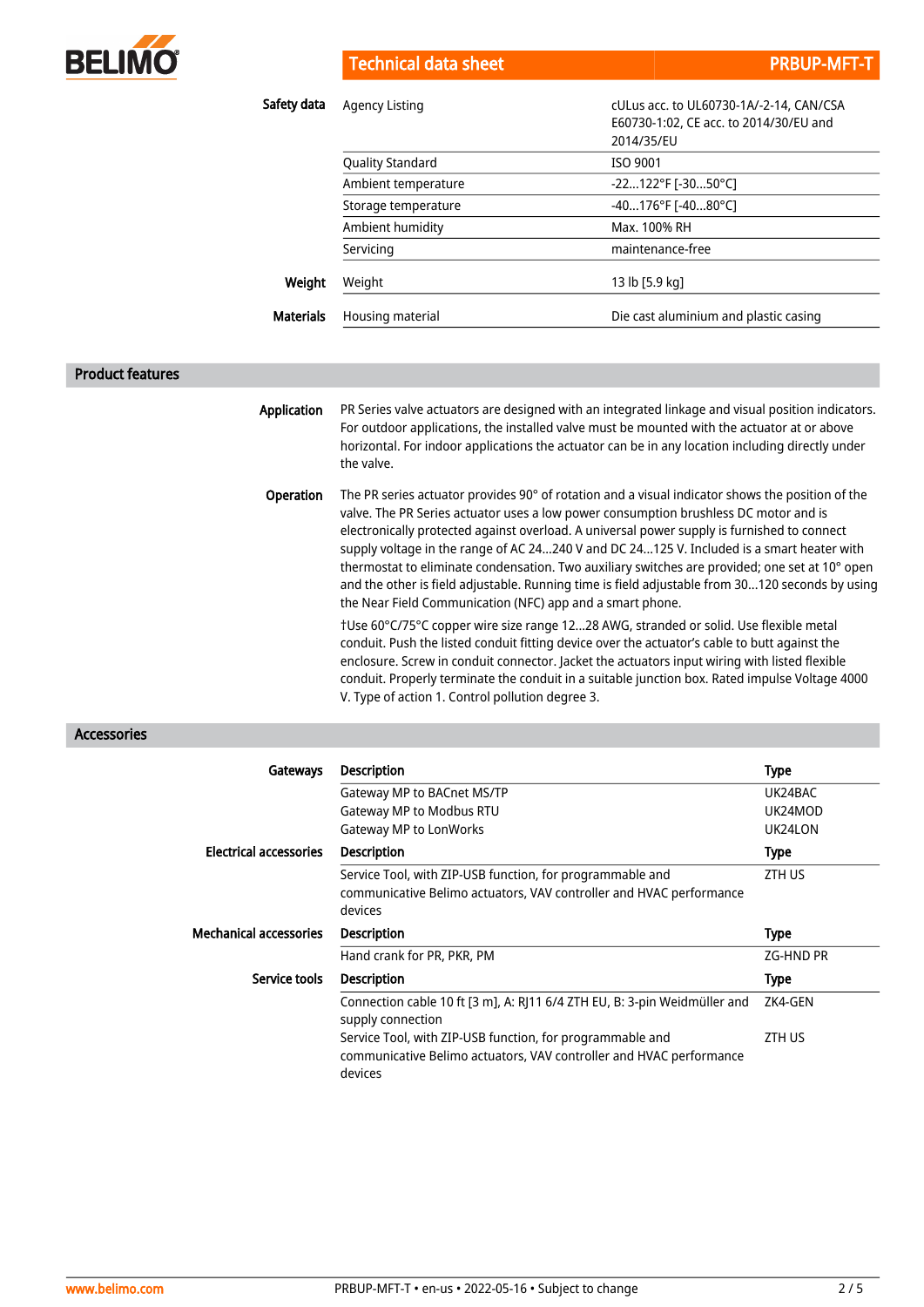

Technical data sheet **PRBUP-MFT-TECHNICAL SHEET**-TECHNICAL PRBUP-MFT-TECHNICAL PRBUP-MF

| Sensors | <b>Description</b>                                                      | <b>Type</b> |
|---------|-------------------------------------------------------------------------|-------------|
|         | Duct/Immersion sensor Temperature 6" [150 mm] x 0.24" [6 mm] Pt1000     | 01DT-5BN    |
|         | Duct/Immersion sensor Temperature 2" [50 mm] x 0.24" [6 mm] Pt1000      | 01DT-5BH    |
|         | Duct/Immersion sensor Temperature 4" [100 mm] x 0.24" [6 mm] Pt1000     | 01DT-5BL    |
|         | Duct/Immersion sensor Temperature 8" [200 mm] x 0.24" [6 mm] Pt1000     | 01DT-5BP    |
|         | Duct/Immersion sensor Temperature 18" [450 mm] x 0.24" [6 mm]<br>Pt1000 | 01DT-5BT    |
|         |                                                                         | 01DT-5EH    |
|         |                                                                         | 01DT-5EL    |
|         |                                                                         | 01DT-5EN    |
|         |                                                                         | 01DT-5EP    |
|         | Duct/Immersion sensor Temperature 12" [300 mm] x 0.24" [6 mm]<br>Pt1000 | 01DT-5BR    |
|         |                                                                         | 01DT-5ER    |
|         |                                                                         | 01DT-5ET    |
|         |                                                                         |             |

Electrical installation

Meets cULus requirements without the need of an electrical ground connection.

Universal Power Supply (UP) models can be supplied with 24 V up to 240 V.

**A** Disconnect power.

A Provide overload protection and disconnect as required.

 $\overrightarrow{A}$  Two built-in auxiliary switches (2x SPDT), for end position indication, interlock control, fan startup, etc.

 $\sqrt{\frac{1}{2}}$  Only connect common to negative (-) leg of control circuits.

A Actuators may be controlled in parallel. Current draw and input impedance must be observed.



During installation, testing, servicing and troubleshooting of this product, it may be necessary to work with live electrical components. Have a qualified licensed electrician or other individual who has been properly trained in handling live electrical components perform these tasks. Failure to follow all electrical safety precautions when exposed to live electrical components could result in death or serious injury.

## Wiring diagrams

On/Off

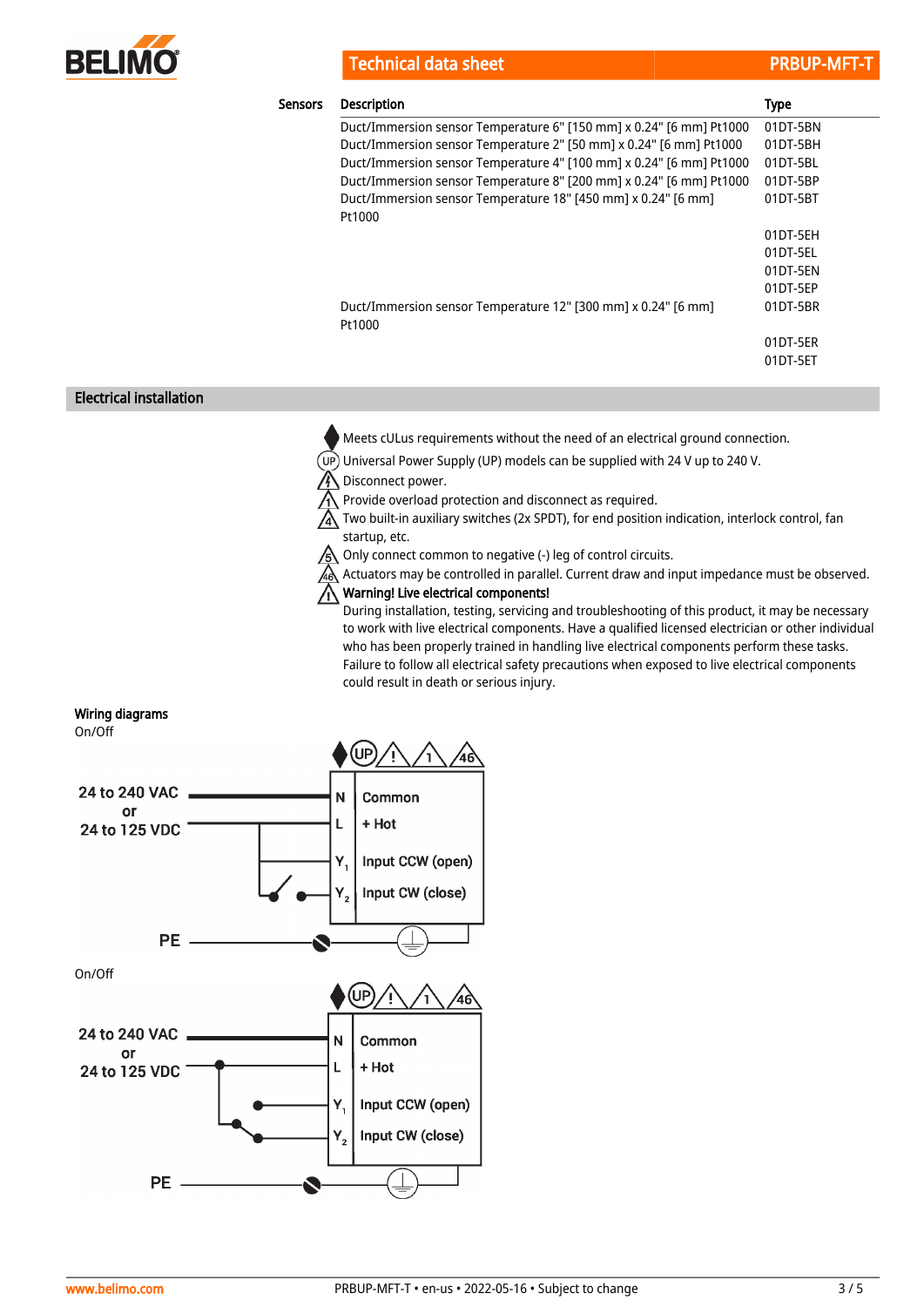